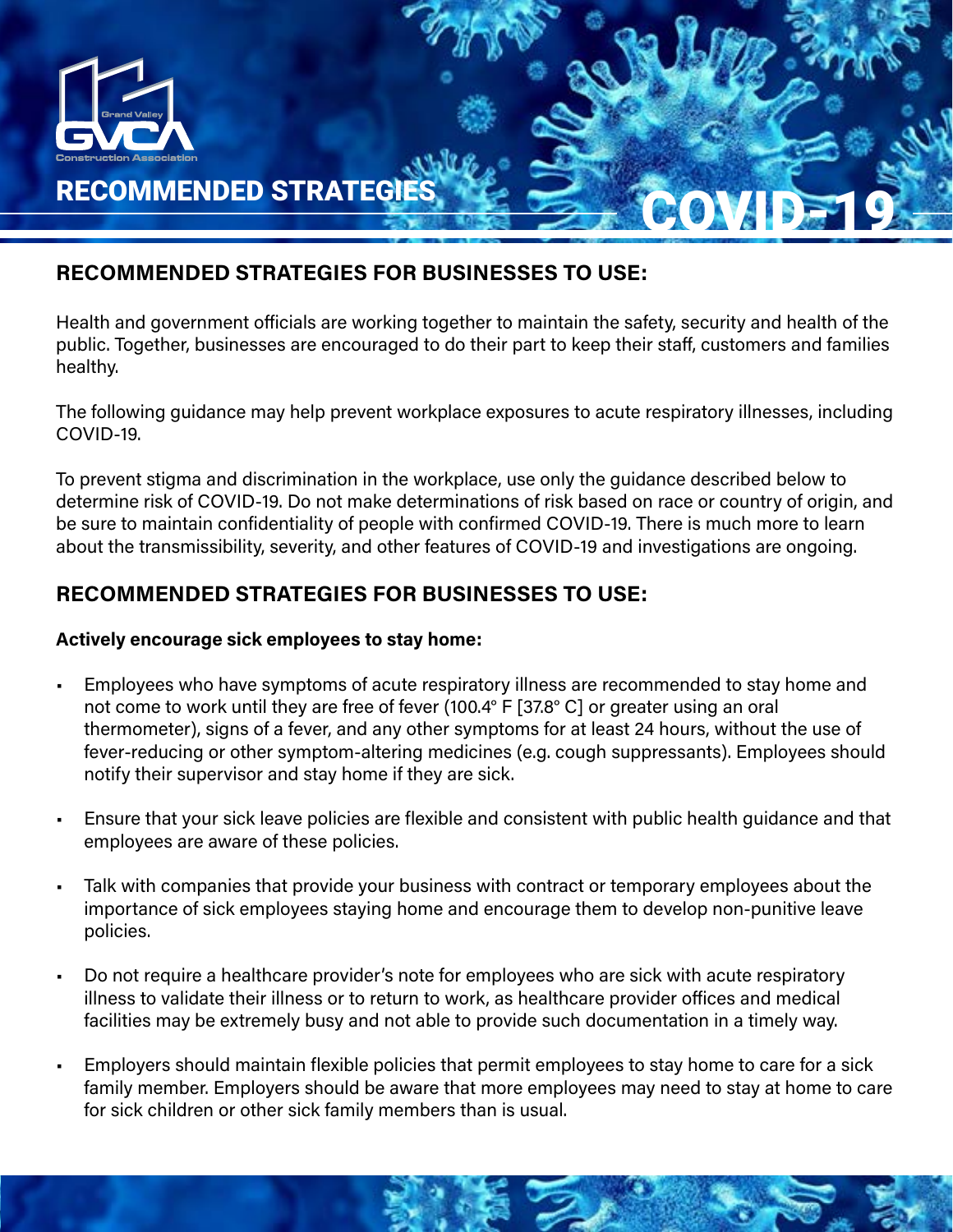

#### Separate sick employees:

It is recommended that employees who appear to have acute respiratory illness symptoms (i.e. cough, shortness of breath) upon arrival to work or become sick during the day should be separated from other employees and be sent home immediately. Sick employees should cover their noses and mouths with a tissue when coughing or sneezing (or an elbow or shoulder if no tissue is available).

## Emphasize staying home when sick, respiratory etiquette and hand hygiene by all employees:

- Place posters that encourage staying home when sick, cough and sneeze etiquette, and hand hygiene at the entrance to your workplace and in other workplace areas where they are likely to be seen.
- Provide tissues and no-touch disposal receptacles for use by employees.
- Instruct employees to clean their hands often with an alcohol-based hand sanitizer that contains at least 60-95% alcohol, or wash their hands with soap and water for at least 20 seconds. Soap and water should be used preferentially if hands are visibly dirty.
- Provide soap and water and alcohol-based hand rubs in the workplace. Ensure that adequate supplies are maintained. Place hand rubs in multiple locations or in conference rooms to encourage hand hygiene.

#### Perform routine environmental cleaning:

- Routinely clean all frequently touched surf aces in the workplace, such as workstations, countertops, and doorknobs. Use the cleaning agents that are usually used in these areas and follow the directions on the label.
- No additional disinfection beyond routine cleaning is recommended at this time.
- Provide disposable wipes so that commonly used surfaces (for example, doorknobs, keyboards, remote controls, desks) can be wiped down by employees before each use.